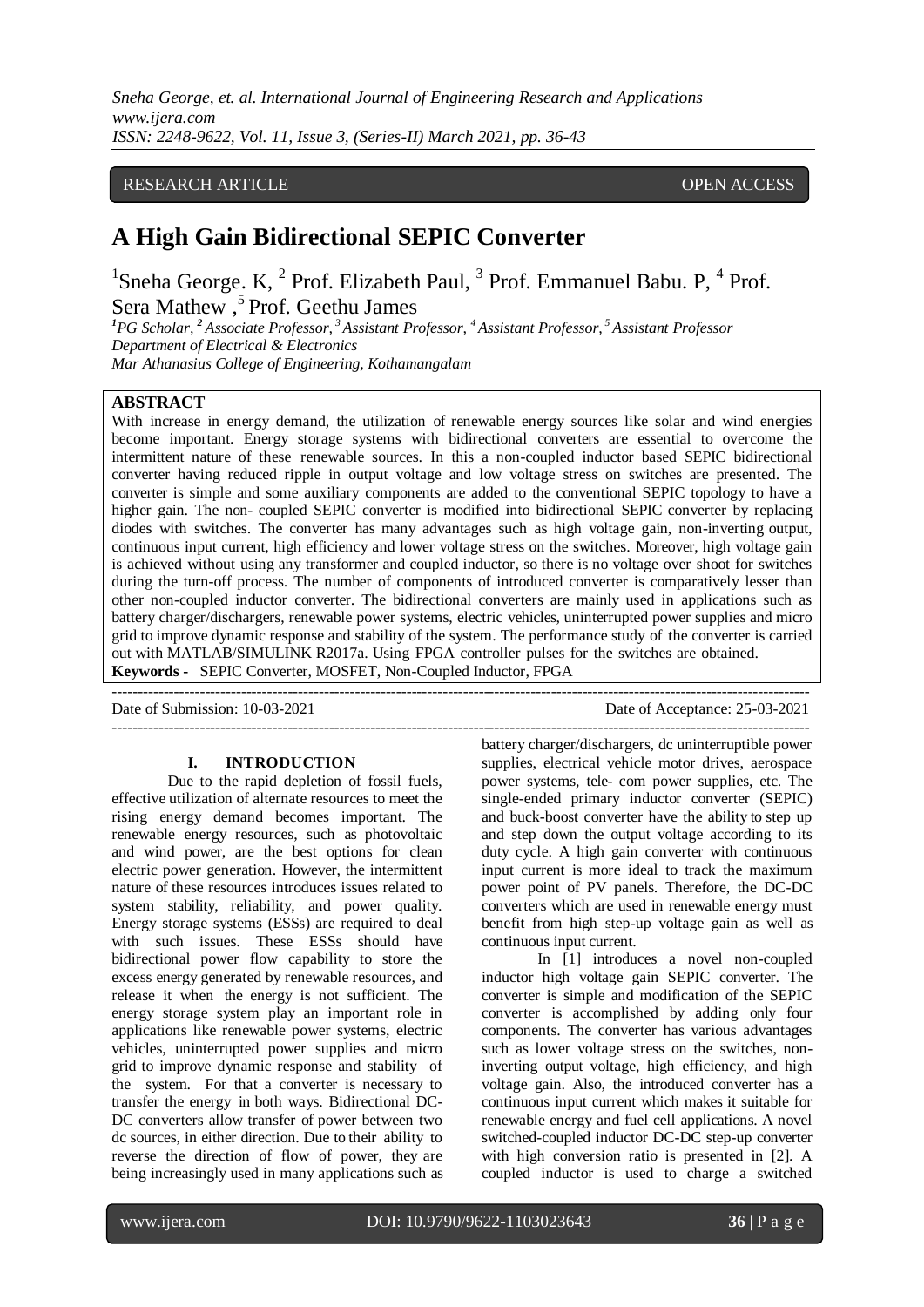capacitor, thus voltage gain can be effectively increased, and the turns ratio of the coupled inductor can be also reduced. The converter is simply composed of six components. A high step-up DC-DC converter based on the modified SEPIC converter is discussed in [3]. The converter has low switch voltage and high efficiency for low input voltage and high output voltage applications. The magnetic coupling allows to increase the static gain with a reduced switch voltage. The commutation losses of the proposed converter with magnetic coupling are reduced due to the presence of the transformer leakage inductance and the secondary voltage multiplier that operates as a non dissipative clamping circuit to the output diode voltage. In [4] presented a high step-up DC-DC converter with active switched-inductor and passive switchedcapacitor networks. The main advantages of the proposed converter are the high voltage gain, reduced voltage stresses across the switches and reduced number of components when compared to topologies that provide the same voltage gain using similar principles. The main drawback of this converter is structure employs two isolated gate drivers, which suggests an additional cost.

This paper presents a new high voltage gain non-coupled inductor bidirectional SEPIC converter with simple topology and control strategy. The noncoupled SEPIC converter is modified into bidirectional SEPIC converter by replacing diodes with switches. High efficiency, low voltage stress, simple structure, non-inverting output voltage and high voltage gain are the features of the converter. The suggested converter is analyzed in continuous conduction mode. The low switch voltage stress offered by the converter allows the use of lower voltage rating MOSFETs to reduce both switching and conduction losses, thereby improving the overall efficiency. The output voltage ripple also can be reduced. In this converter capacitors are charged during the switch-off period using the energy stored in the inductors which increases the voltage transfer gain. The gating pulses for both of the switches are the same and a wide output voltage range can be achieved by changing the duty cycle. The number of the components and the voltage stress across the switches of the converter are less than the other noncoupled inductor SEPIC-based converters.

# **II. OPERATING PRINCIPLE OF PROPOSED CONVERTER**

*A. Configuration of proposed converter* A non-coupled inductor high voltage gain bidirectional SEPIC converter consists of dc voltage source *Vin*, four switches *S*1, *S*2, *S*3 and *S*4, three inductors  $L\mathbf{l}$ ,  $L\mathbf{2}$  and  $L\mathbf{3}$ , two capacitors  $C_s$  and  $C_a$ , and output capacitor *C*0. Fig.1 shows a circuit of typical arrangement of non-coupled inductor high voltage gain bidirectional SEPIC converter. The two inductors *L*1 and *L*2 are connected in parallel during charging mode and are connected in series during discharging mode. The converter operates in continuous conduction mode (CCM) with the duty cycle of 0.74.



**Fig.1.** High Voltage Gain Bidirectional SEPIC Converter

#### *B. Operating modes of the proposed converter*

Bidirectional SEPIC converter operates in both boost and buck mode at a switching frequency of 40kHz. **Boost Mode**

During boost mode, the input voltage is 20V and output voltage is 250V. The switches *S*1 and *S*2 are operating in this mode. The gate pulse given to the both the switches are same with duty cycle of 0.74.

## **Mode 1**

In this mode, switches *S*1 and *S*2 are turned on simultaneously and switches *S*3 and *S*4 are turned off. During this mode input current is flowing through inductors *L*1 and *L*2 and they are in parallel. The energy is being stored in inductors *L*1, *L*2 and *L*3. The output load gets energy from the discharge of output capacitor *C*0. Fig. 2 shows the equivalent circuit diagram of the converter for mode 1 and current paths for this mode is also shown.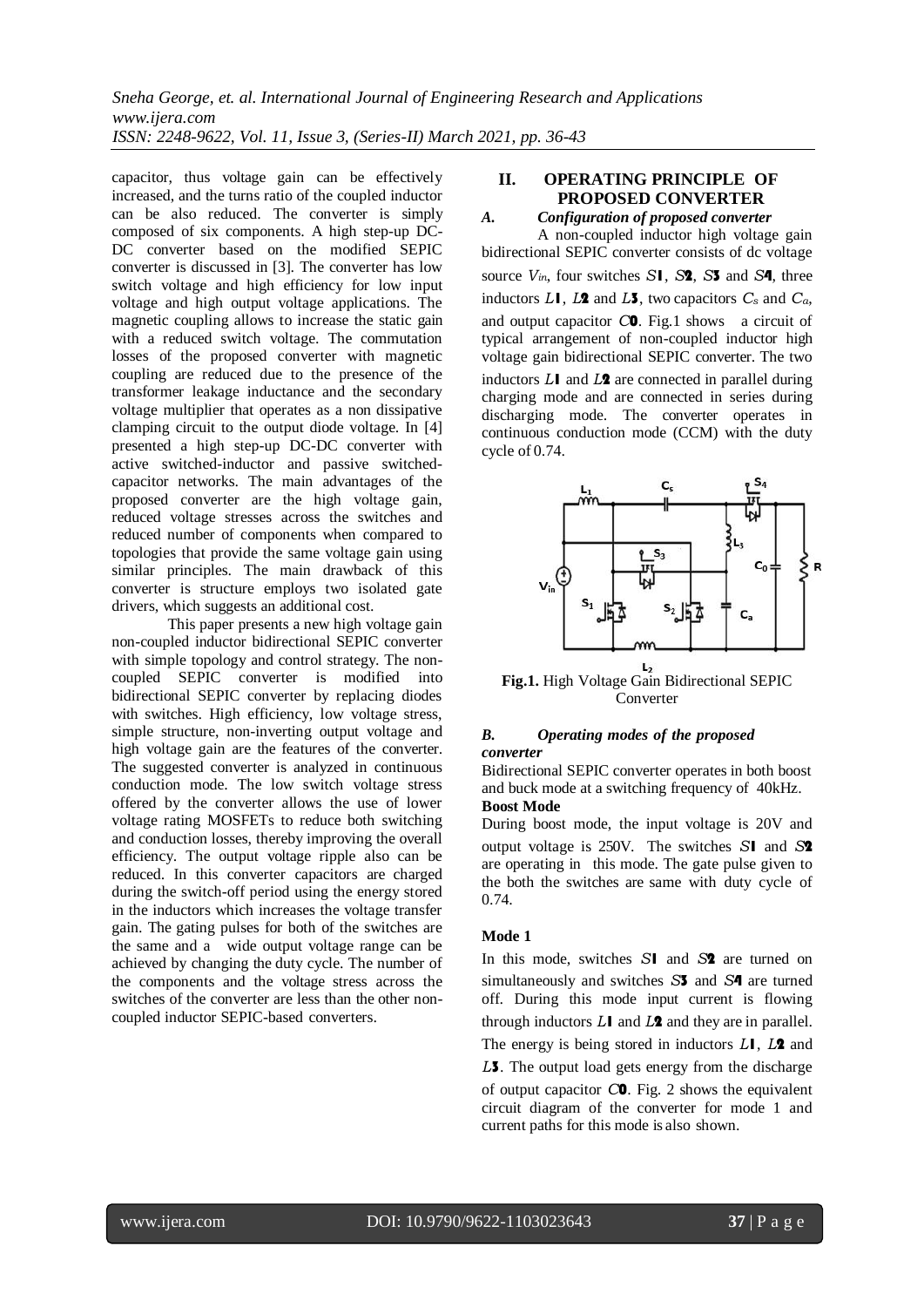

**Fig. 2.** Operating Circuit of Mode 1

#### **Mode 2**

In this mode, the switches *S*1 and *S*2 are turned off and the body diodes of the switches *S*3 and *S*4 are in forward biased condition. During this mode input voltage source *Vin* and the input inductors *L*1 and *L*2 are in series. The energy stored inductors are transferred to the load. The output capacitor *C*0 and load *R* are getting charged through the body diode of *S*4. This mode of operation ends when the switches *S*1 and *S*2 are turned on. Fig. 3 shows the equivalent circuit diagram of the converter for mode 2 and current paths for this mode is also shown.



Fig. 3. Operating Circuit of Mode 2

The theoretical waveform of converter in boost mode is shown in Fig. 4.



**Fig.4.** Theoretical wave form of converter in boost mode

#### **Buck mode**

In buck mode of operation the switches *S*3 and *S*4 act as the main switches with duty ratio of 0.26 and switches *S*1 and *S*2 are turned off with no pulse providing to them.

#### **Mode 1**

In this mode, switches *S*3 and *S*4 are turned on simultaneously and the body diodes of switches *S*1 and *S*2 are in reverse biased condition. During this mode input current is flowing through inductors *L*1, *L*2 and *L*3. The energy is being stored in inductors *L*1, *L*2 and *L*3. The output load gets energy from the discharge of output capacitor *C*0. Fig. 5 shows the equivalent circuit diagram of the converter for mode 1 and current paths for this mode is also shown.



**Fig. 5.** Operating Circuit of Mode 1

#### **Mode 2**

In this mode, the switches *S*3 and *S*4 are turned off and the body diodes of switches *S*1 and *S*2 are in forward biased condition. During this mode, the energy stored inductors are transferred to the load by the body diodes of the switches *S*1 and *S*2. The output capacitor *C*0 and load *R* are getting charged through body diode of switch *S*1.This mode of operation ends when the switches *S*3 and *S*4 are turned on. Fig. 6 shows the equivalent circuit diagram of the converter for mode 2 and current paths for this mode is also shown. The theoretical waveforms of different modes during buck mode are shown in Fig. 7.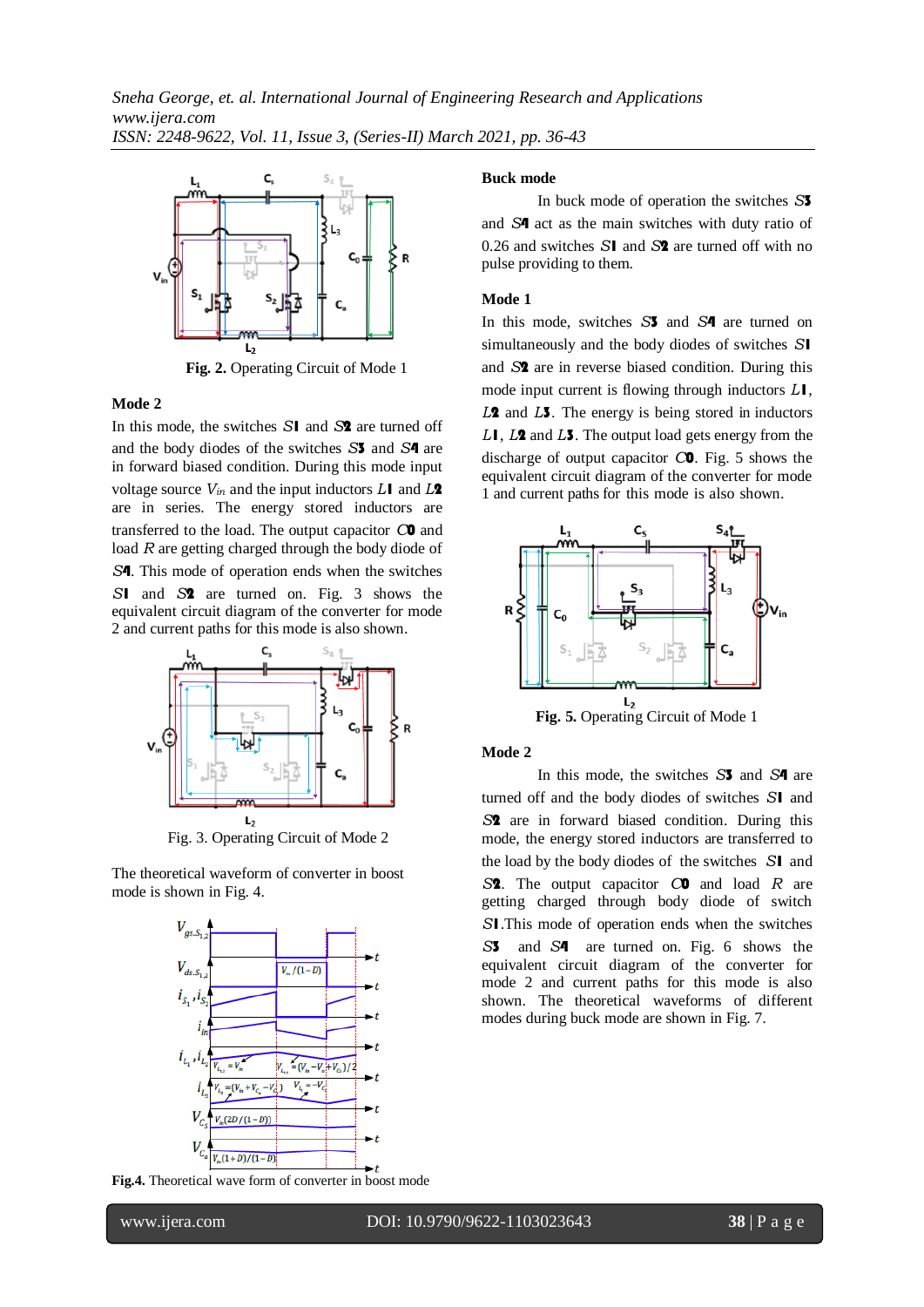

**Fig. 6.** Operating Circuit of Mode 2



**Fig.7.** Theoretical wave form of converter in buck mode

# **III. DESIGN OF THE COMPONENTS**

The bidirectional SEPIC converter is designed at 20V (low voltage) *V<sup>L</sup>* and 250V (high voltage) *V<sup>H</sup>* with an output power of 200W. The converter operates at 40 kHz

#### *A. Duty Ratio*

In boost mode, converter input voltage is 20V and the output voltage is 250V and vice versa in buck mode. The switching frequency is 40 kHz. For boost mode, the duty ratio is obtained as

$$
D_{boost} = \frac{V_0 - V_{in}}{V_0 + 3V_{in}} \tag{1}
$$

For buck mode, the duty ratio is

$$
D_{buck} = (1 - D_{boost})
$$
 (2)

## *B. Inductors*

Let the inductor ripple current be 20 % to 40 % of output

current. The rated output current is 0.8A.

$$
L_1 = L_2 = \frac{V_{in} * D}{\Delta i_l f_s} \tag{3}
$$

$$
L_3 = \frac{2 \cdot V_{in} \cdot D}{\Delta t_l f_s} \tag{4}
$$

## *C. Capacitors*  $C_s$  and  $C_a$

Let the capacitor voltage ripple is assumed as 10 % of nominal voltage capacitor *Cs*.

$$
C_s = C_a = \frac{I_0}{\Delta V_c f_s} \tag{5}
$$

# *D. Output Capacitor*

Let the peak -peak output voltage ripple equal to ( 0.6 % to 1 % ) of the output voltage.

$$
C_o = \frac{I_0 * D}{\Delta V_c f_s}
$$
\n(6)

## **IV. SIMULATION RESULTS AND ANALYSIS OF THE PROPOSED CONVERTER**

*A. Simulation Results*

The high voltage gain non-coupled inductor bidirectional SEPIC converter is simulated in MATLAB/SIMULINK by choosing the parameters listed in TABLE I.

| <b>Parameters</b>                    | <b>Specifications</b> |  |  |
|--------------------------------------|-----------------------|--|--|
| Low voltage $(V_L)$                  | 20V                   |  |  |
| High voltage $(V_H)$                 | 250V                  |  |  |
| Output power (P)                     | 200W                  |  |  |
| Switching Frequency $(F_s)$          | 40kHz                 |  |  |
| Inductance $(L_1, L_2)$              | $123\mu H$            |  |  |
| Inductance $(L_3)$                   | 246µH                 |  |  |
| Capacitor $(C_s \text{ and } C_a)$   | $4 \mu F$             |  |  |
| Output Capacitor $(C_0)$             | $15\mu F$             |  |  |
| Load Resistance (R) in boost<br>mode | $330\Omega$           |  |  |
| Load Resistance (R) in buck<br>mode  | $2\Omega$             |  |  |

**TABLE I** SIMULATION PARAMETERS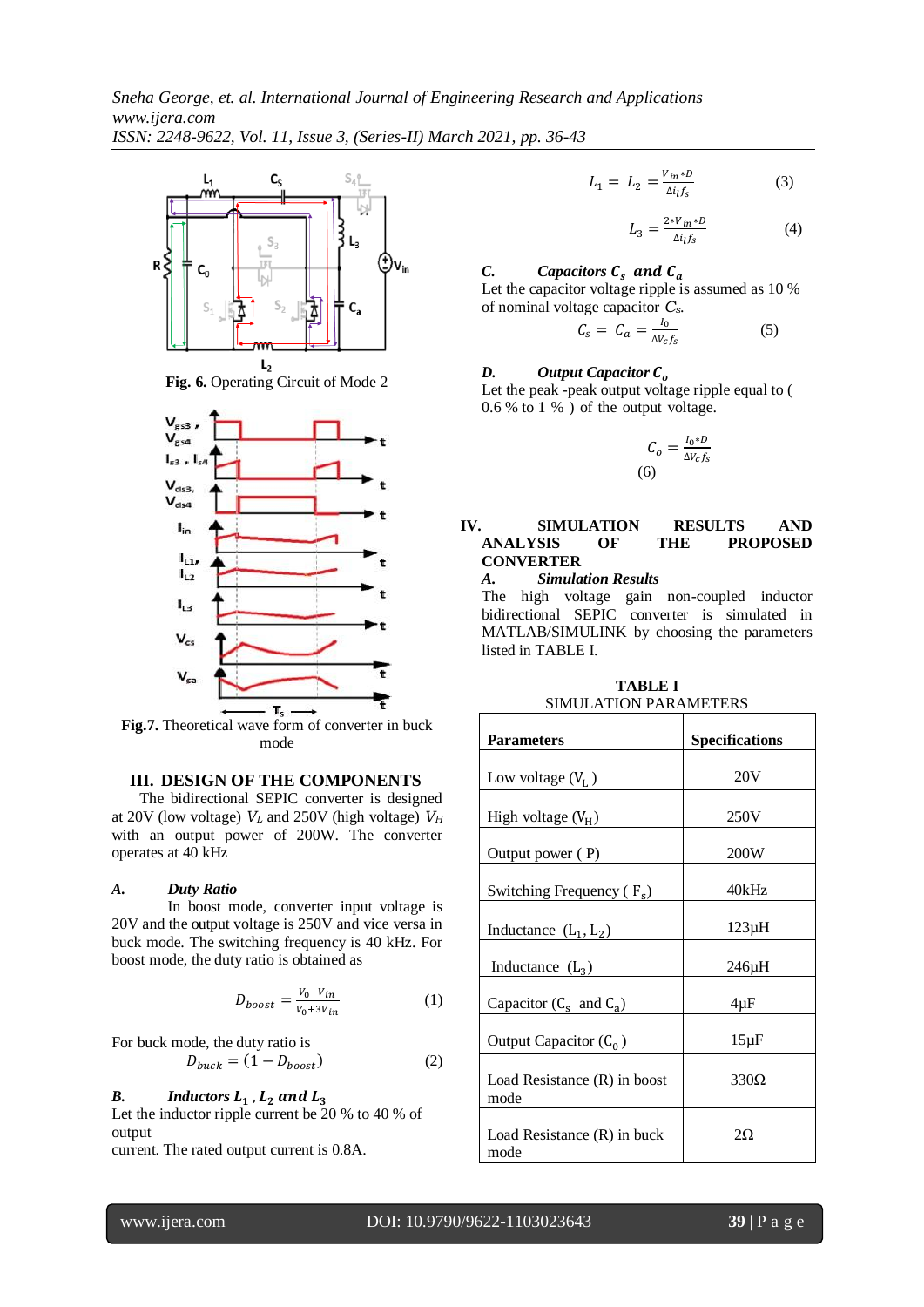Simulation results of the converter in boost mode is shown in the following figures. Fig. 8 shows the gate pulse and voltage stress across the switches *S*1 and *S*2 of the converter. The pulses given to both the switches are same with duty ratio of 0.74. The maximum voltage stress is 78V across the switches *S*1 and *S*2.



Fig. 8. Simulink result: (a) Gate pulse of *S*1 and *S*2, (b) Voltage stress across *S*<sup>1</sup> and (c) Voltage stress across *S*<sup>2</sup>

Fig. 9 shows the input voltage  $V_{in}$  and the output voltage V<sub>o</sub>. The input voltage is 20V and output voltage is 249.5V.

This verifies the high step up voltage gain of 12.5. The output voltage ripple is about 0.9V.



Fig. 9. Simulink result: (a) Input voltage  $(V_{in})$  and (b) Output Voltage (V<sub>o</sub>)

Fig. 10 shows the input current of 10A, an output current of 0.82A. The output ripple current is about 0.0032A. Fig. 10. Simulink result: (a) Input current  $(I_{in})$  and (b) Output current  $(I_{o})$ 



Fig. 10. Simulink result: (a) Input current (*Iin*) and (b) Output current (*Io*)

Fig. 11 shows the currents *IL*1, *IL*2 and *IL*3 through inductors *L*1, *L*2 and *L*3 respectively. The current through inductors *L*1 and *L*2 are same. The average currents of the inductors *L*1, *L*2 and *L*3 are 6A, 6A and 1.5A respectively. The inductor current ripple is about 3A.



Simulation results of the converter in buck mode is shown in the following figures. Fig. 12 shows the gate pulse and voltage stress across the switches *S*3 and *S*4 of the converter. The pulses given to both the switches are same with duty ratio of 0.26. The maximum voltage stress is 150V across the switches *S*3 and *S*4.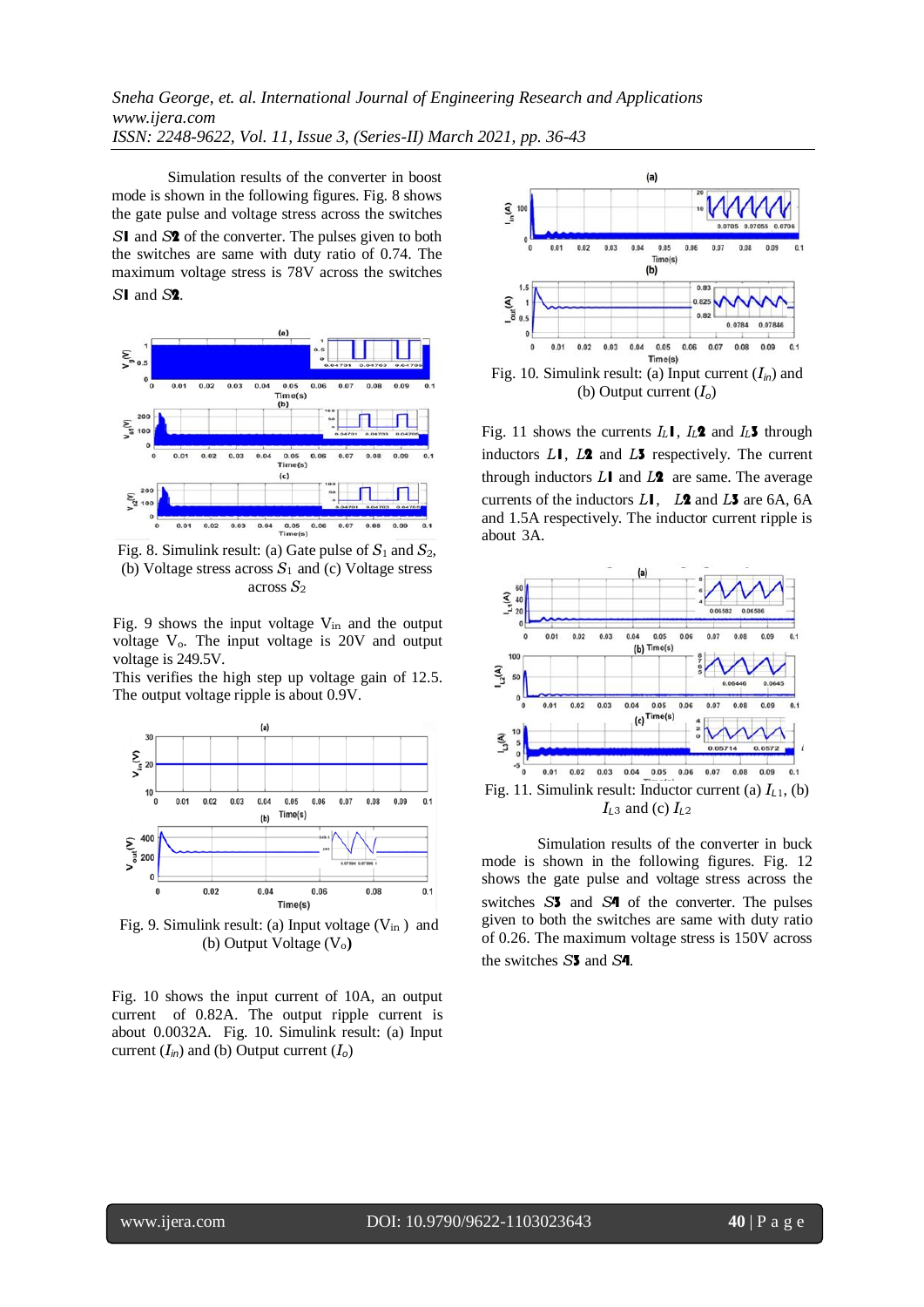

Fig. 12. Simulink result: (a) Gate pulse of *S*<sup>3</sup> and *S*4, (b) Voltage stress across *S*<sup>3</sup> and (c) Voltage stress across *S*<sup>4</sup>

Fig. 13 shows the input voltage *Vin* and the output voltage *Vo*. The input voltage is 250V and output voltage is 19.6V. This verifies the high step down voltage gain of 0.079.



Fig. 13. Simulink result: (a) Input voltage (*Vin*) and (b) Output voltage (*Vo*)

Fig. 14 shows the input current of 0.79A, and output current of 9.5A.



Fig. 14. Simulink result: (a) Input current (*Iin*) and (b) Output current (*Io*)

Fig. 15 shows the currents  $I_L$ **I**,  $I_L$ **2** and  $I_L$ **3** through inductors *L*1, *L*2 and *L*3 respectively. The current through inductors *L*1 and *L*2 are same. The average currents of the inductors *L*1, *L*2 and *L*3 are 5A, 5A and 1.5A respectively. The inductor current ripple is about 3A.



Fig. 15. Simulink result: Inductor current (a) *IL*<sup>1</sup>, (b) *IL*<sup>3</sup> and (c) *IL*<sup>2</sup>

#### *B. Analysis*

The analysis of high voltage gain noncoupled inductor bidirectional SEPIC converter is carrried out by considering parameters like voltage gain, efficiency, voltage stress and duty cycle etc.

Efficiency of a power equipment is defined at any load as the ratio of the power output to the power input. The efficiency tells us the fraction of the input power delivered to the load. A typical curve for the variation of efficiency as a function of output power is shown in Fig. 16. The converter efficiency in boost mode is around 93.2% for 200 W output power for R load and in buck mode is around 93% for 200 W output power for R load.



Fig. 16. Efficiency Vs Output Power

The plot of voltage gain as a function of duty cycle is shown in Fig. 17. According to figure, the voltage gain is 12.5 when the duty cycle is equal to 0.74.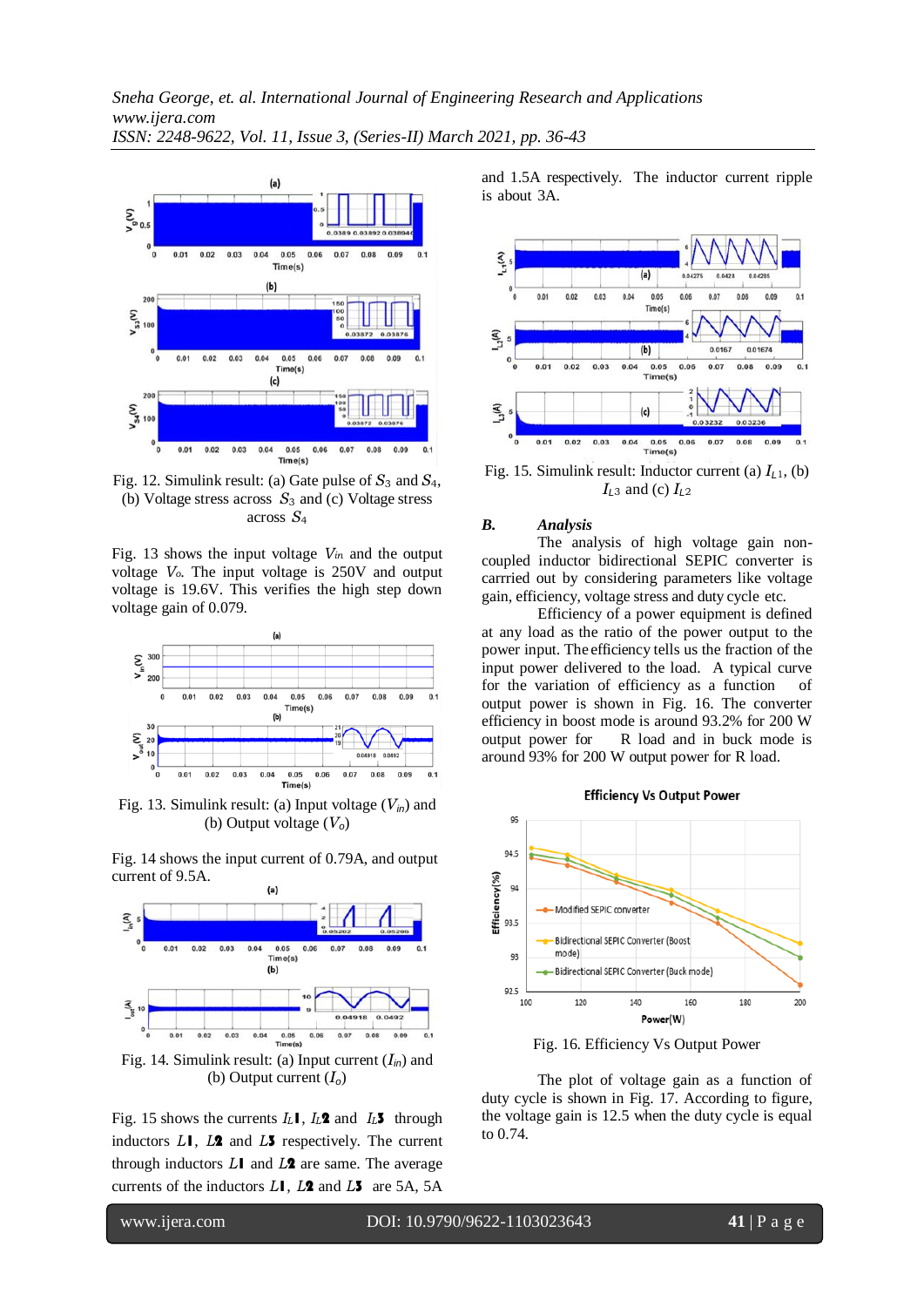

The plot of power loss calculated across the components of high voltage gain non-coupled inductor bidirectional SEPIC converter is shown in Fig.18. The total loss of the converter is about 10W. In the modified converter, the diode losses are neglected but the diode losses are replaced by switches, the switching losses and conduction losses are increased.



#### *C. Comparison*

The comparison of modified bidirectional SEPIC converter and other converters is given in Table II .

| TABLE II COMPARISON                    |                           |                                                   |                                                                 |                                                                          |  |
|----------------------------------------|---------------------------|---------------------------------------------------|-----------------------------------------------------------------|--------------------------------------------------------------------------|--|
| <b>Parameters</b>                      | <b>Boost</b><br>Converter | Convent<br>ional<br><b>SEPIC</b><br>Convert<br>er | High<br>Voltage<br>Gain<br><b>SEPIC</b><br><b>Convert</b><br>er | Modified<br><b>Bidirection</b><br><b>SEPIC</b><br>al<br><b>Converter</b> |  |
| Voltage gain                           | 3.84V                     | 3.2                                               | 12.4                                                            | 12.5                                                                     |  |
| Voltage<br>stress<br>across the switch | 76V                       | 86V                                               | 78V                                                             | 78V                                                                      |  |
| voltage<br>Output<br>ripple            | 1V                        | 0.8V                                              | 0.96V                                                           | 0.9V                                                                     |  |
| Output<br>current<br>ripple            | 0.0009A                   | 0.0042A                                           | 0.0036A                                                         | 0.0032A                                                                  |  |
| Efficiency                             | 89%                       | 91%                                               | 92.6%                                                           | 93.2%                                                                    |  |
| No of switches                         | 1                         | 1                                                 | 2                                                               | 4                                                                        |  |
| No of diodes                           | 1                         | 1                                                 | 2                                                               | 0                                                                        |  |

# **DI E II COMPARISONE**

It is observed from the above discussions that in that in the modified bidirectional SEPIC converters the voltage stresses on the switches are reduced and a high step upvoltage is achieved. It can seen that converter achieves bidirectional property without changing the features of high voltage gain non- coupled inductor SEPIC converter.

#### **V. CONCLUSION**

A non-coupled inductor high voltage gain bidirectional SEPIC converter offers a high voltage gain, low switch voltage stress. This converter has many advantages such as continuous input current, high voltage gain, non-inverting output voltage and simple control system. The non-coupled SEPIC converter is modified into bidirectional SEPIC by replacing diodes with switches. It achieves an improved overall efficiency. The converter has a voltage gain of 12.5V. This converters has less no of components compared to the other converters. When the converter is in boost mode the input voltage is 20V and output voltage is 250V and similarly when the converter is in buck mode the input voltage is 250V and output voltage is 20V. The applications of bidirectional SEPIC converter include energy storage in renewable energy systems, fuel cell energy systems, hybrid electric vehicles (HEV) and uninterruptible power supplies(UPS).

## **REFERENCES**

- [1]. Sajad Arab Ansari, Javad Shokrollahi Moghani, "A novel high voltage gain noncoupled inductor SEPIC converter,"IEEE Transactions on In- dustrial electronics, Vol. 63, No. 10, pp. 6064-6072, May. 2016
- [2]. S.-M. Chen, M.-L. Lao, Y.-H. Hsieh, T.-J. Liang, and K.-H. Chen, "A novel switchedcoupled-inductor DCDC step-up converter